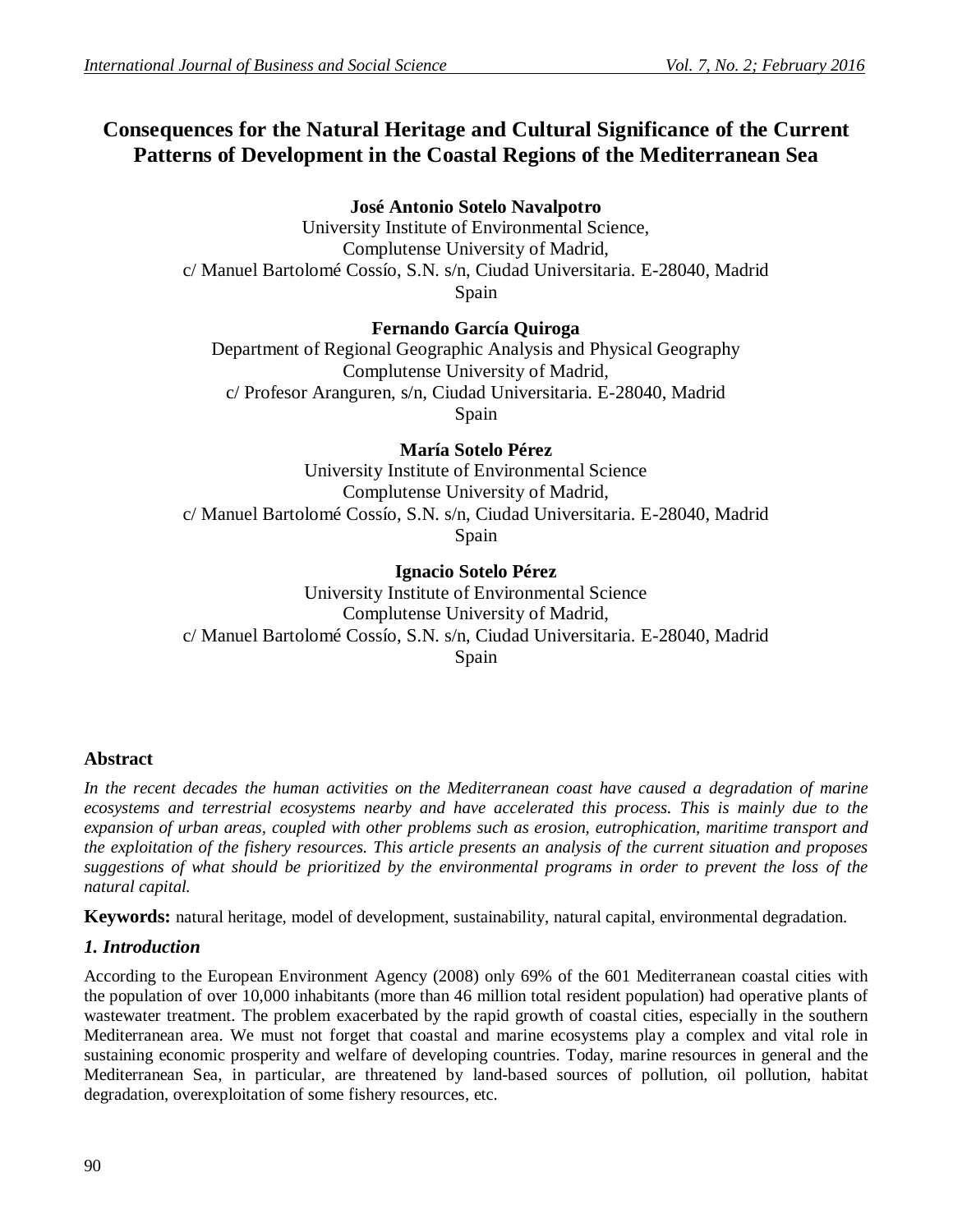

#### **Figure 1: Mediterranean Coastal Cities**

**Source:** European Environment Agency.

From this perspective, the environmental degradation in the Mediterranean basin has reached serious levels in recent years. There is significant danger of irreversible consequences and, in order to reverse the current trend, it is necessary to study the causes of this degradation and take appropriate action program. Most countries in the Mediterranean region share environmental problems.

Some problems are either common or transnational and require international cooperation. These problems include marine pollution, loss of habitat for migratory birds and endangered species, such as marine mammals and sea turtles, and the abuse of migrating fish. There are also cases of pollution and depletion of sub regional resources that are affecting more than one country. These sub-problems, although still limited in number, are becoming increasingly urgent in its resolution. Other problems separately affect all countries to varying degrees and are likely to have similar solutions that could be implemented in parallel.

## *2. Analysis and diagnosis of a complex situation*

There are four main causes of marine pollution: industrial and municipal wastewater, agricultural runoff, discharges of oil and chemicals from ships, and improper disposal of solid waste, especially plastic. Sewage and agricultural runoff containing nutrients also lead to the eutrophication and the problems associated with it. Many other pollutants of continental origin reaching the Mediterranean Sea through the atmosphere (Tables 1 and 2).

| Type of pollutant                                                                                             | <b>Main causes</b>                                                                 |  |
|---------------------------------------------------------------------------------------------------------------|------------------------------------------------------------------------------------|--|
| including<br>Organic<br>waste,                                                                                | Dumping of domestic, agricultural and industrial waste water, untreated or         |  |
| pathogens.                                                                                                    | partially treated, into the rivers, the estuaries and the sea.                     |  |
| including<br>nutrients<br>Excess                                                                              | Agricultural runoff (fertilizers) and domestic wastewater (detergents) discharged  |  |
| phosphates and nitrates.                                                                                      | into the rivers, the estuaries and the sea.                                        |  |
| Industrial<br>chemicals<br>(heavy)                                                                            | The dumping of sewage, untreated or partially treated, into the rivers, the        |  |
| metals, organic chemicals and                                                                                 | estuaries and the sea; plus the contribution of domestic sewage, urban runoff,     |  |
| other similar ones).                                                                                          | solid waste and the discharges from boats.                                         |  |
| Pesticides and other agricultural                                                                             | Agricultural runoff into the rivers and the estuaries; the rain contribution with  |  |
| chemicals.                                                                                                    | volatile chemicals.                                                                |  |
| Discharges from boats and shore facilities; contribution from industrial and urban<br>Petroleum hydrocarbons. |                                                                                    |  |
|                                                                                                               | sources through rivers, urban runoff and direct discharge.                         |  |
| Garbage,<br>including<br>plastics,                                                                            | Garbage on the coast, dumping of ships on the shores, local discharges by          |  |
| floating<br>debris<br>organic<br>and                                                                          | residents; contribution from the agriculture and the fisheries.                    |  |
| materials.                                                                                                    |                                                                                    |  |
| Sludge and mining waste.                                                                                      | Erosion of agricultural soils poorly preserved, treeless hills, mine tailings, and |  |
|                                                                                                               | metal saturated soils.                                                             |  |
|                                                                                                               |                                                                                    |  |

**Table 1: Causes of major marine pollutants in the Mediterranean Sea**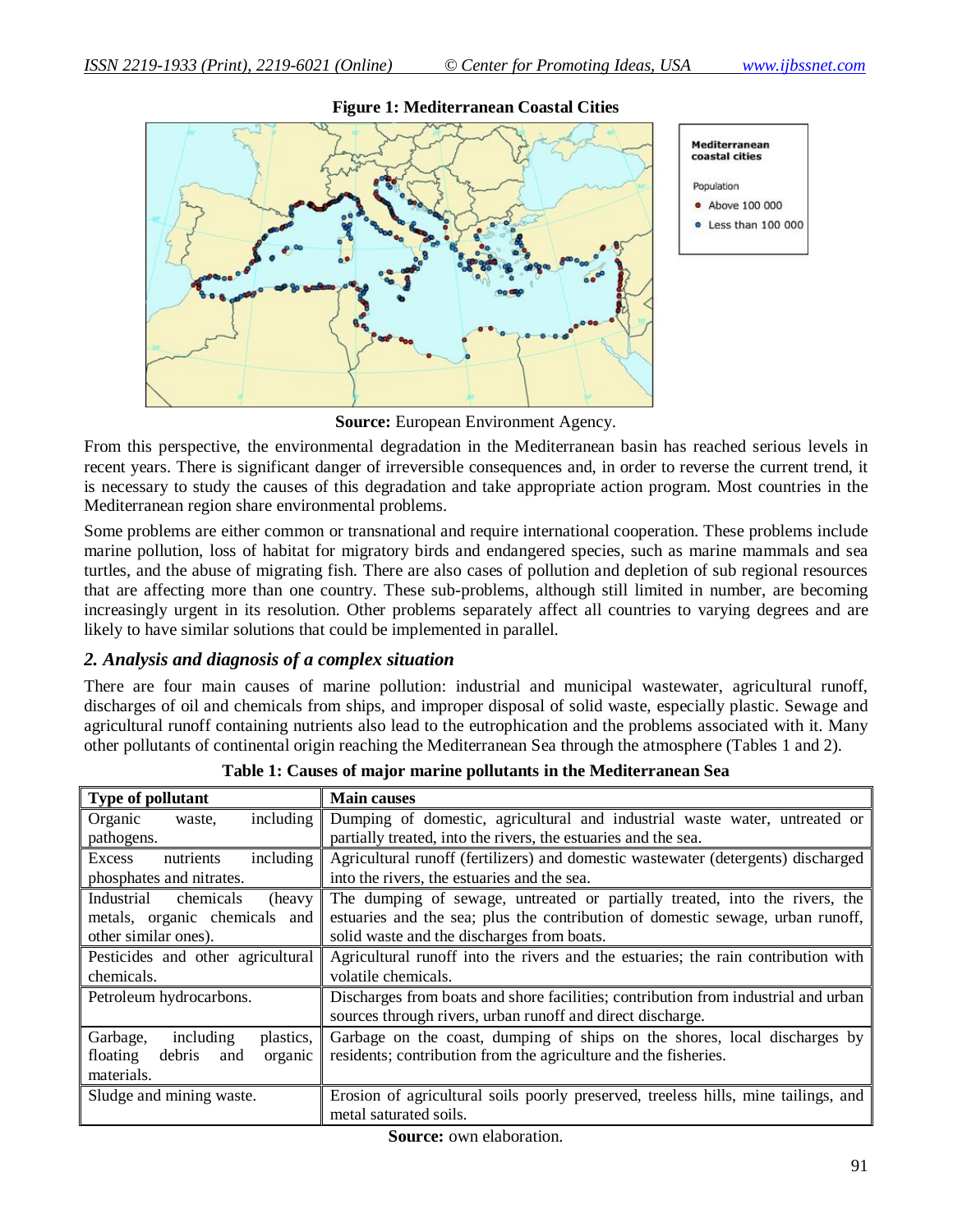| <b>Environmental effects</b>                                                                                                                                                                                                                    | <b>Effects on living resources</b>                                                                                                                                                                                                      |
|-------------------------------------------------------------------------------------------------------------------------------------------------------------------------------------------------------------------------------------------------|-----------------------------------------------------------------------------------------------------------------------------------------------------------------------------------------------------------------------------------------|
| Beaches, coastal waters and contaminated bays, organic<br>sediments in the bays and in the seafloor, including sea<br>grass beds; more turbid water; the reduced oxygen levels<br>in the water; damage to wetlands and submerged<br>vegetation. | Human diseases, including typhoid, skin infections and<br>eye, polio, cholera and hepatitis A; contamination of<br>molluscs.                                                                                                            |
| Eutrophication of lakes, bays and gulfs, which often<br>manifests itself in excessive growth of algae; Red and<br>green tides; dirty beaches due to decaying algae.                                                                             | Death of aquatic life due to the lack of oxygen in the<br>water, dermatitis acquired by contact with toxic algae.<br>(If properly dispersed, the nutrients may be beneficial to<br>fisheries.)                                          |
| Locally high concentration in sediments and seawater.                                                                                                                                                                                           | Accumulation in shellfish, fish, marine mammals and<br>birds of mercury (factories and natural sources),<br>cadmium and other metals with persistent organic<br>chemicals; potential hazards to the health of human<br>consumers        |
| Bays and waters polluted near the coast; sediments in the<br>bays and in the seafloor; including sea grass; damage to<br>wetlands and submerged vegetation.                                                                                     | Accumulation of DDT and other prevailing organic<br>pesticides in fish, birds and mammals; which kills the<br>fish and poses a real hazardous danger to human<br>consumers due to the local concentrations<br>- of<br>organophosphates. |
| Oil slicks in the water; traces of tar on the beaches;<br>contaminated seafood.                                                                                                                                                                 | Tar in the skin of the bathers; damage to fish and<br>marine mammals; death of seabirds.                                                                                                                                                |
| Floating and suspended debris in the water; unsightly<br>accumulation of garbage on the beaches and in the ports;<br>clogging the pipes of power plants and desalination<br>facilities.                                                         | Death of fish, turtles, birds and marine mammals due to<br>being entangled in the trash and also ingesting it                                                                                                                           |
| Increased deposition of silt or sand in the bottom of lakes<br>and coastal waters; murkier waters, high levels of mercury<br>and other metals near the mining areas.                                                                            | Loss of productive deltas in lakes and wetlands:<br>accumulation of mercury in fish, with risks to the health<br>of the consumers of the large amounts of fish.                                                                         |

**Table 2: Effects of major pollutants in the Mediterranean Sea**

#### **Source:** own elaboration.

A big quantity of municipal wastewater -more than 70% of it - is discharged without any treatment in the coastal areas. Although the levels of marine pollution have not been scientifically controlled during the long periods of time, there are indications that the pollution of the municipal and the domestic origin is increasing in many places. The contamination of waste water is quite common in the coastal areas. The industrial waters that are carried through the drains contain dangerous contaminants which are deposited in the water in a solid or dissolved form without sufficient control. Due to the types of pollutants and damage that these can cause in the municipal systems, these drains pose a significant threat. Most of industrial pollution comes from steel, chemical plants and petrochemical, thermal power plants, oil refineries and factories cellulose and paper.

Today this problem is more acute in the north of the Mediterranean Sea. According to certain calculations, around the 23% of the total pollution in the Mediterranean Sea is found in the northwest of the sea and goes back to its source in France, Italy and Spain. The south of the Mediterranean Sea is currently not as contaminated, but since 90% of the effluents produced by the nations in the south of Europe, does not receive any treatment, the danger of contamination in the near future is quite high.

The industrial pollutants compared with marine pollutants that are found in the Mediterranean Sea are generally in the low levels. The marine pollution is reaching significant levels in many coastal areas and it is subsequently affecting health, recreational activities, tourism, wetlands, fisheries and coastal ecosystems. Nevertheless, there have been various successful attempts to control chemical pollution. For example, the French legislation of 1974 to reduce the mercury waste in the electrolytic industry made it possible to detect the mercury concentrations in the animal species and minimize its concentration by 90%.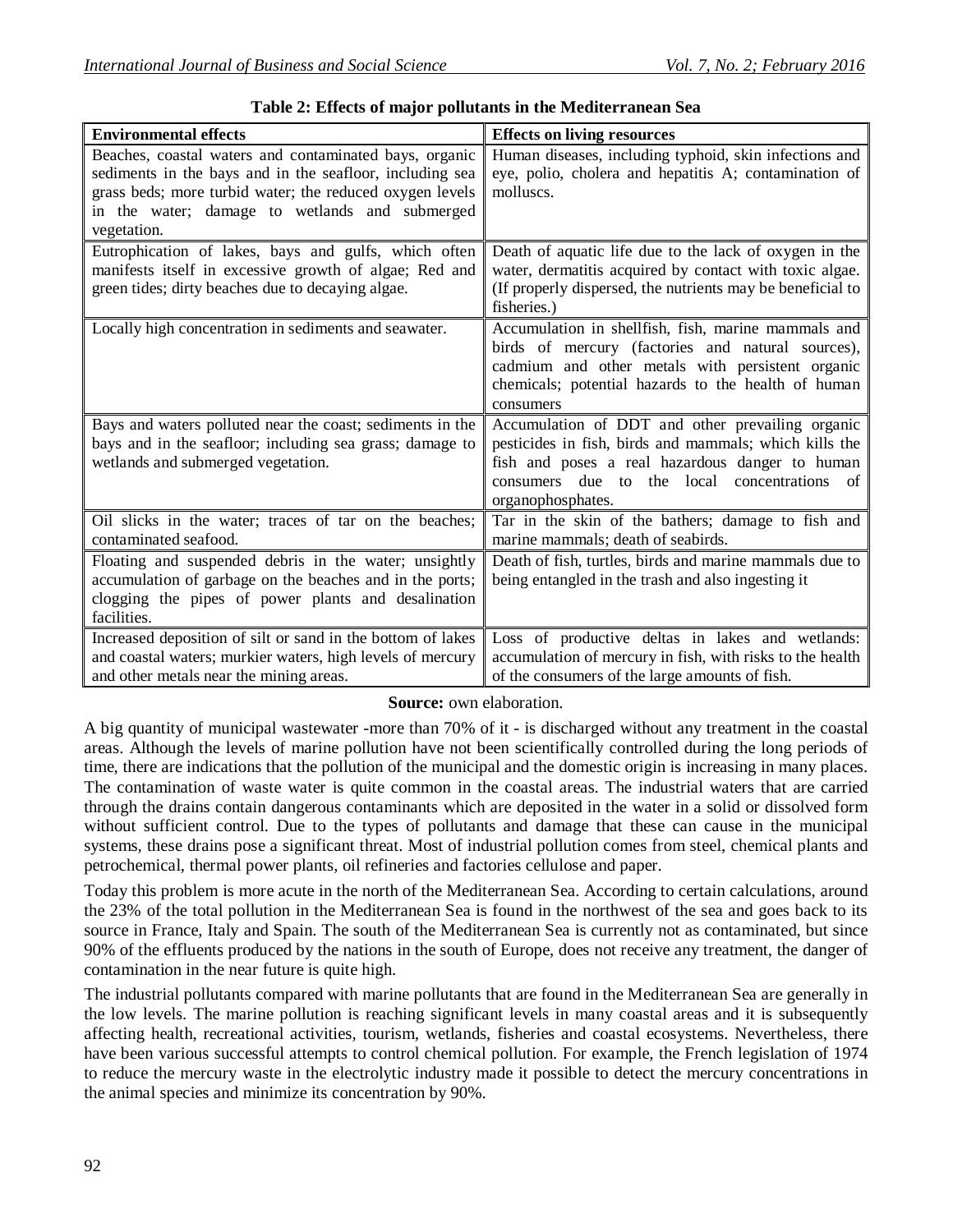According to a test carried out in 2006 in 150 beaches of France, Greece, Italy and Spain, 25% of these beaches had the elements of pathogens exceeding recommended levels necessary for the protection of public health. Such sampling and testing methods provide comparative and coherent data the help improve the quality of water for the bathers. Such information helps visitors to choose the beaches based on its water quality and serves as an incentive to improve the environmental situation on the coast and the levels of tourism.

Although the municipal and the industrial discharges in coastal waters are the sources of local pollution, the great rivers, such as the Ebro, the Rhône, the Po and the Nile, arriving to the sea through the industrial and agricultural areas, quite possibly are additional contributors to the pollution of the Mediterranean sea. Eutrophication is marked by yellow, green, brown and red tides. The massive algae growth causes the depletion of oxygen in the water and affects the production of fish and shellfish. This is a detrimental factor for tourism and it also causes significant cosmetic damage in different areas of the Mediterranean Sea. These phenomena are the most serious manifestation of eutrophication. High levels of nutrients promote the growth of certain algae and marine plants that deplete the available oxygen and kill the rest of the animal and plant life.

The nutrients that are most responsible for eutrophication in the Mediterranean are nitrates from fertilizers used in agriculture, organic matter, nitrates and phosphates of the domestic sewer, detergents, and industrial wastewater. Because the Mediterranean Sea is naturally poor in nutrients, the influx of these materials can be beneficial, especially for fishing. However, eutrophication generally creates problems in the masses of confined waters, where the currents are slow and minor.



**Figure 2: Areas at risk of eutrophication with high natural heritage in the Balearic Islands (Spain)**

**Source:** own elaboration. MAGRAMA.

On top of this, ship traffic in the Mediterranean Sea generates a high level of oil pollution, caused mostly by bilge oil tankers discharging and releasing ballast water. These discharges contribute around 75% of the 650,000 tons of oil pollution in the Mediterranean Sea. Although the oil pollution is a fundamental concern, other types of maritime pollution are acquiring increasing importance. The growth of the regional maritime trade, dumping sludge from treatment plants and industrial waste has aggravated this situation. In addition, the increase in the maritime transportation of hazardous chemicals involves a growing risk of accidental spills of large amounts of toxic chemicals. Due to the damage that such products and pollution can cause to the human health and the natural ecosystems, the potential risks are very important. At the same time discharges of the recreational boats, constantly increasing in its numbers, also represent a significant threat to the important touristic coastal areas.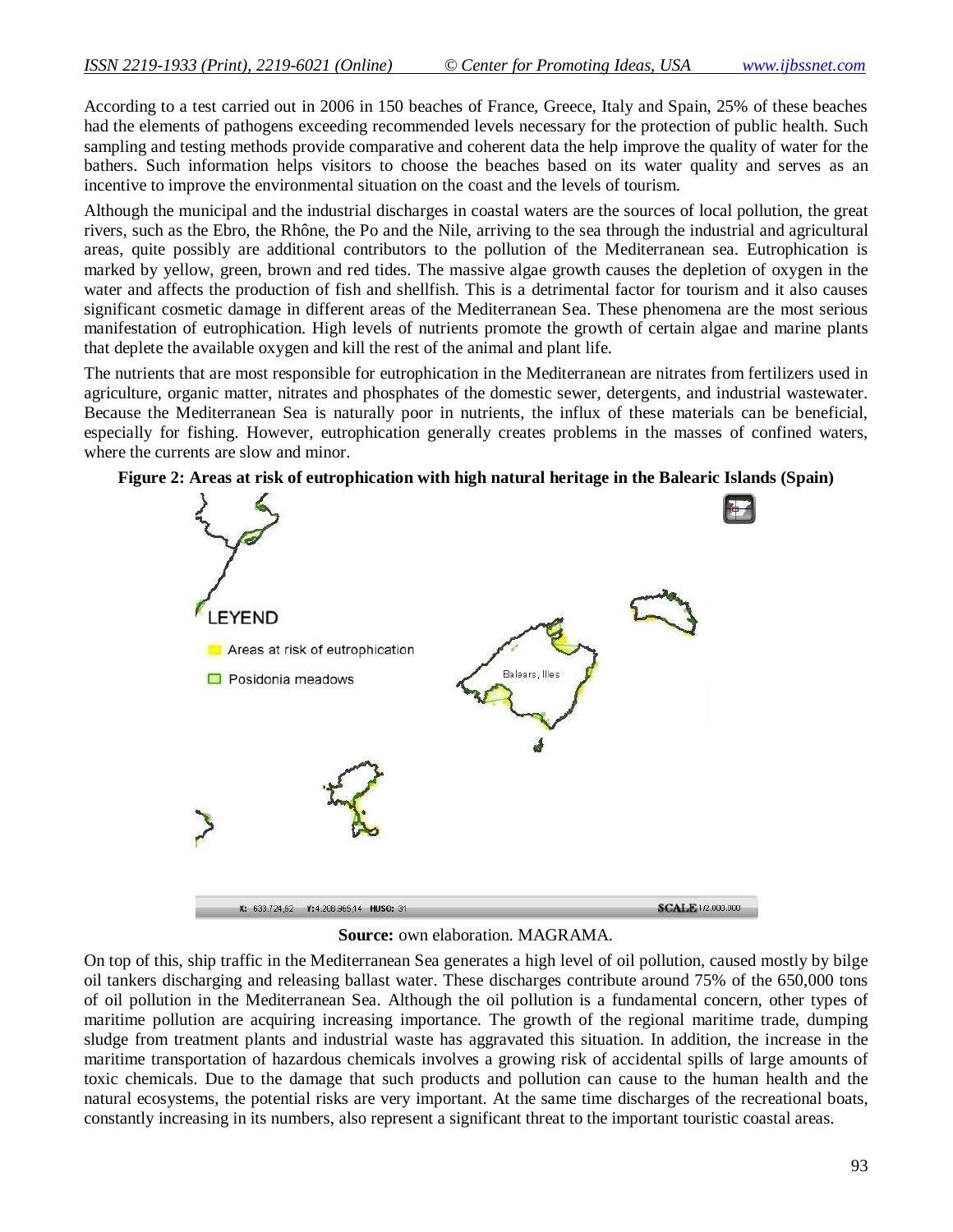## *3. The degradation of the Mediterranean coast and nearby wetlands*

It is a fact that the Mediterranean coast, marine resources and the nearby wetlands are being exploited abusively. Their survival will depend on taking the appropriate measures to restrict the development and sustain the resources. Compared to the Atlantic Ocean, the Mediterranean Sea is relatively poor in fish. Million tons of fish caught in the sea each year makes only about 1.2% of the volume of world catches. However, this high quality fish represents about 5% of the value of world catches. The abuse of fishing is a serious threat and dangerously exceeds the maximum of sustainable catch. Large marine species such as tuna, swordfish and small open-sea species such as sardines and anchovies are being captured abusively. The Mediterranean region has become a net importer of fish. The latest data from the FAO (Food and Agriculture Organization of the United Nations) shows that a combined regional consumption of fishery products is at 14.1 kg per capita per year, of which about 3.4 kg are imported.

It is also important to note that Mediterranean wetlands, freshwater and saltwater are capturing the silt, organic matter and nutrients in solution. Such nutrient supply provides ideal conditions for the growth of plants, which supports various species of fish and the invertebrate species, which feed numerous animals, including birds. The diversity of food sources attracts large numbers of predatory fish and a varied fauna. Moreover, the concentration of population on the coast, which is accompanied by an increase in the density of industrial and other economic activities, has caused great pressure on the limited coastal resources, as well as produced irreversible changes in the use of the earth. Such changes have generally been accompanied by environmental problems that affect the health of the population and slow down the sustainable development in the coastal resources. And it is expected to worsen significantly in the near future.

Coastal areas face the threat of competing in a sense of urban development, tourism, industrial development and agriculture, all of which affect the delicate and valuable coastal ecosystems, coastal aquifers, and wetlands interests. It is unlikely that in the coming decades the urbanization of the Mediterranean coast will slow down. Therefore, there is an urgent need for the environmentally sound development, especially in the case of islands and estuaries whose ecological conditions are highly fragile.

#### **3.1. The depletion and degradation of freshwater resources**

It is likely that the depletion of freshwater resources for industrial, agricultural and domestic reasons alone become the most important environmental issue that the Mediterranean countries, especially the coastal areas, have to face these days. Even the countries that do not yet suffer from water crisis are likely to experience large increases in the costs of its supply to meet the growing demand. Improved planning, management and water conservation are vital for economic development. The failure in the protection of freshwater resources will make the current models of development that rely solely on the water not possible to be maintained in many countries.

The actual stock of freshwater, both ground and surface water, are limited due to the pollution. Water quality is questionable in twenty of the twenty nine watersheds that flow into the Mediterranean. This is a consequence of industrial, domestic and agricultural pollution, the majority of which originates far from a coast. The wastewater treatment industry simply does not prove to be sufficient in the coastal areas of north and south regions.

Industrial, agricultural and urban water consumption has increased rapidly in the Mediterranean region. Due to the supply constraints, it is difficult to calculate the actual growth in demand in many countries. Both levels of per capita consumption and consumption patterns vary widely, for example, in the southern countries the irrigation is proportionally much larger than in other countries. It is likely that water demand will increase rapidly in many countries, due to the population growth, urbanization, industrial growth and low prices. Tourism will increase water consumption in the islands and in the main tourist areas, but in these places, especially in the south where the tourist season coincides with the drying station the impact of tourism can be very important. Since the water systems will be designed to meet the growing demand, tourism will contribute to increasing investment costs throughout the region.

## **3.2. The degradation of land resources**

The arable land is a scarce resource in the large parts of the Mediterranean region and is under a great pressure from the development and population. There is a tendency to increase farmland especially in the south since the irrigated land is cultivated throughout the year using more water, fertilizer, and pesticides every time. Simultaneously, the large areas of fertile land are being left to grow to meet the industrial, urban and transport needs.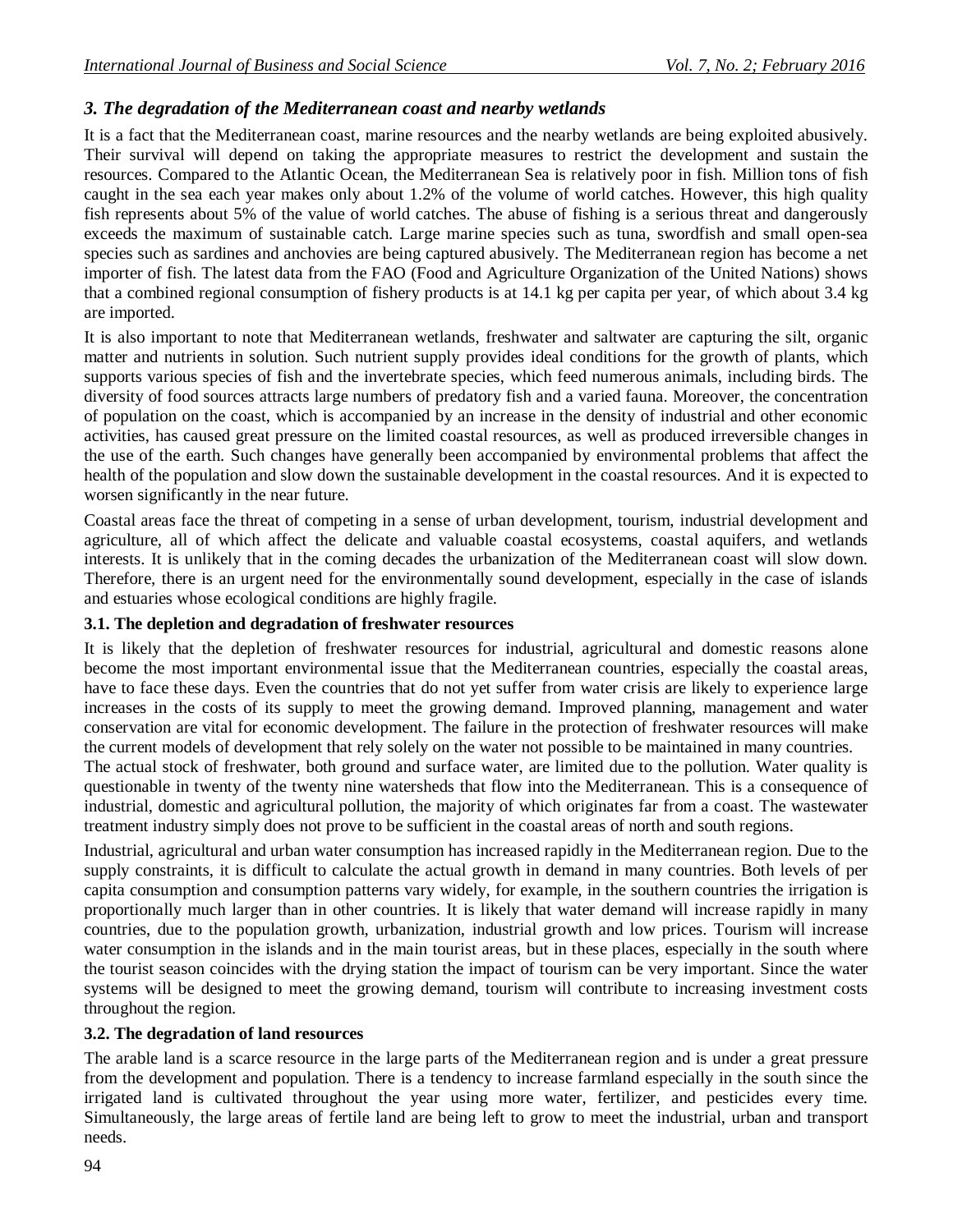The notably high levels of natural erosion and degradation put an immense pressure on the ground. The mountainous and hilly terrain make up almost three-quarters of the region, and more than half suffer from erosion due to poor vegetation cover. Samples of land degradation are abundant and striking, for example almost nothing remains of primeval forests, which once covered much of the region in the ancient times.

In addition, the soil erosion degrades the ability of the earth and lowers its productivity. About 35% of farmland suffers substantial losses of soil of between 5 and 50 tons per hectare each year. In the land devoted to agriculture alone there is already a loss of about 300 million tons of annually produced sediment. The countries with the largest areas of erodible surface are Israel (84%), Tunisia (76%), Greece (72%) and Spain (71%).

The forests of the Mediterranean area are among the most degraded in the world. These ancient forests once occupied most of the region, now cover only 5% of its surface, and those that remain are concentrated in the north. Owing to poor soils, low-to-moderate rains and periodic droughts, only few forests have high productivity. Moreover, natural and manmade fires also contribute to the poor management of the damage done to the forest resources in the region.

The salinization of the irrigated land is the result of the lack of drainage and water evaporation which subsequently cause salts to accumulate. These processes reduce and destroy the value of the earth. And restoring the salinized land comes at a high cost. Throughout the region the manifestations of salinization are often accompanied by flooding of soils. It is believed that 5% of the surface of the Mediterranean basin is affected by salinization, including the large areas of irrigated land that used to be productive.

#### **3.3. Solid and hazardous waste materials**

The amount and the composition of solid waste produced by the coastal cities of the Mediterranean region vary greatly depending on the situation and the income level. Some estimates indicate that in the coastal cities of the region around 500,000 cubic meters of waste (10 liters of waste per meter of the Mediterranean coast are generated daily).

The consequences of inadequate management of solid waste can be observed throughout the region: junk floating in the sea, beaches polluted with garbage, open air cremations and clogged drains. Even the solid waste which does not contain hazardous material may alter marine life; contaminate ground and surface water resources, threatening tourism and spreading the disease.

### **3. 4. The air pollution**

The air pollution is an increasingly widespread problem in the Mediterranean region. Most air pollutants are generated by various industrial emissions, power plants, heating systems and motor vehicles. Such air pollutants, which are mostly concentrated in big cities and major industrial areas, produce longer-range impacts. For example, the contaminants such as chromium and mercury arrive into the Mediterranean region through the atmosphere in the same amount as they do through the rivers. Moreover, an even higher proportion of lead (90%) reaches the sea from the atmosphere.

At present, car emissions are responsible for a large percentage of air pollution in many cities across the region. These emissions contain carbon monoxide, hydrocarbons, and nitrogen oxides and lead, which are hazardous to public health and mainly causing a variety of respiratory diseases.

#### *4. The priorities of environmental programs in the Mediterranean region*

The priorities of environmental programs include actions to correct and prevent environmental problems. All this is embodied in the so-called "integrated water resources management" and introduced in order to ensure that the sustained growth is necessary to avoid irreparable damage to aquifers and to protect freshwater resources. For the sake of public health, we must give priority to the issues of management of urban, industrial and agricultural wastewater. Therefore the following should be encouraged:

- Integrated planning and long-term resource of groundwater and surface water.
- The adoption of minimum cost solutions for the development of water resources.
- The conservation and protection of already identified water resources through pricing and other measures (information, standards, incentives for the use of recycling technologies and reuse of water).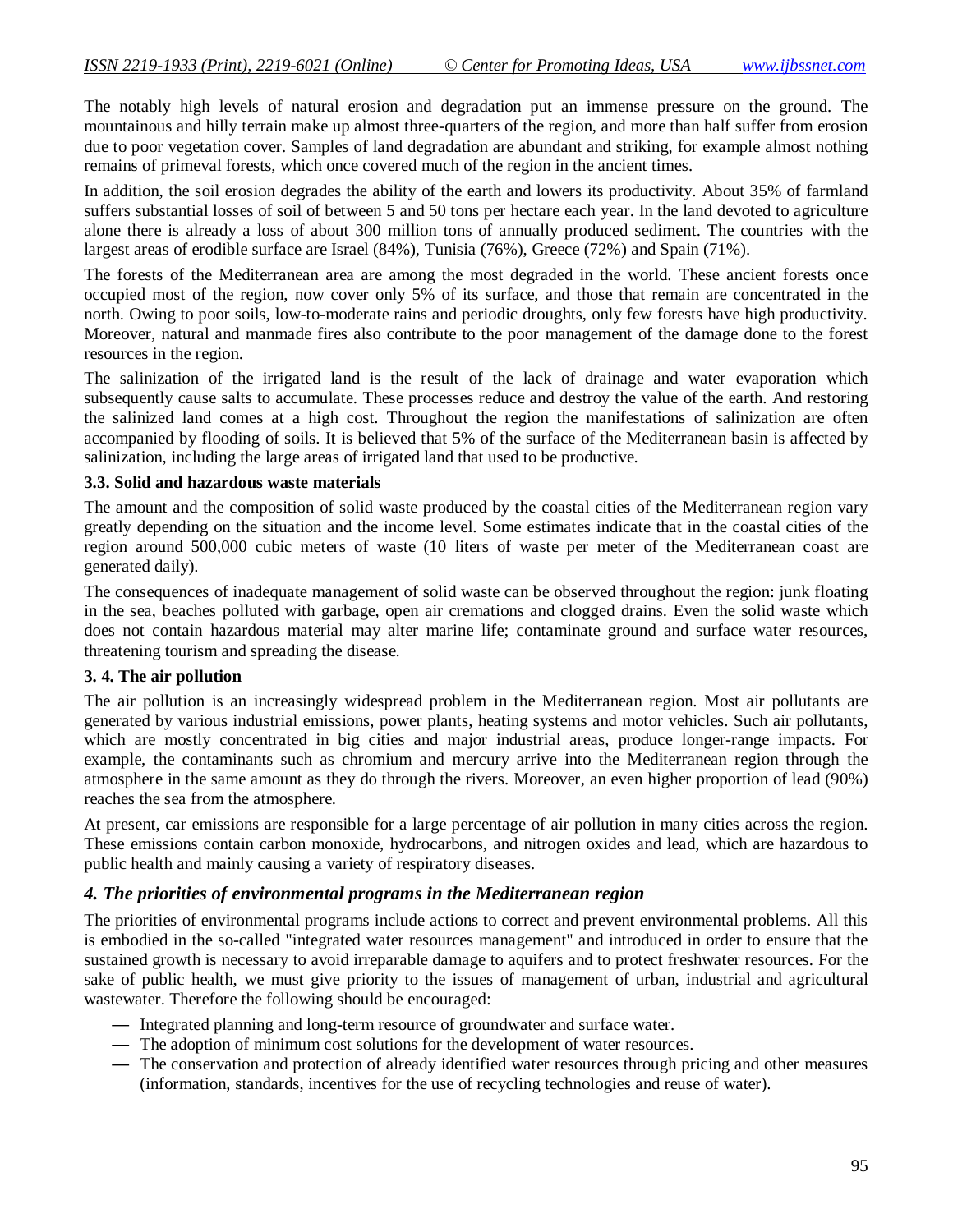- The introduction of legal and institutional changes in order to strengthen the responsibility for planning and management of water resources and to improve the ability of the organizations that are responsible for data collection, monitoring and analysis of alternatives of such management.
- Coherent strategies for reducing pollution of coastal areas and river basins.
- Management programs of basins that significantly affect water availability (soil conservation, improved pasture, afforestation, management of pesticides and fertilizers as well as the establishment of industrial sites and the disposal of solid waste).

Moreover, the risk to public health causes the issue of waste management acquire top priority in many countries. Although the problem has less known implications, they are potentially important long term. Therefore, the following should be supported:

- The solid waste management, including collection, disposal and recycling.
- Identification of hazardous waste landfills at high risk, implementation of cleaning programs for priority landfills and the development of appropriate landfill for disposal of this waste in the future.
- Strengthening the capacity to monitor and to enforce the rules of the inspection bodies.
- Developing incentives for the adoption of technologies producing little waste, recovery of products as well as recycling.

The prevention of pollution by oil and chemicals is crucial to prevent the damage, which is possibly irreparable, to the coastal areas and natural ecosystems. Therefore, the following should be strengthened:

- The preparation of preventive plans for accidental oil spills in all Mediterranean countries.
- The expansion and rehabilitation of port reception facilities for oil, including floating facilities, with the possible involvement of the private sector.
- The adoption of incentives for improvement in the discharge of ballast water.
- The preparation of complementary plans in anticipation of disasters for the naval accident involving toxic substances.

## *5. Conclusions*

Hereafter, we can draw the following conclusions:

First conclusion: The rate of degradation of the Mediterranean coastal areas should be controlled in order to avoid irreversible loss of natural and historical assets as well as further environmental degradation of coastal areas that are already developed. It is essential to strengthen the capacity of national and local governments to plan and manage the development of these areas.

Second conclusion: The Mediterranean environment is one of the most vulnerable in the world as its marine and coastal environments are exposed to a combination of pressures. Approximately 80% of these pressures arise from contamination from the ground. It also noted that more than half of urban areas, with the population over 100 000 people, in the Mediterranean region has no facilities for wastewater treatment and 60% of this water is discharged directly into the sea in these regions. More than 80% of landfills in southern and eastern Mediterranean region are not subject to any control. The marine environment of the Mediterranean region is especially exposed to agricultural waste, airborne particles and river run-off, which carry pathogens, heavy metals, organic pollutants, and oils into the sea.

Third conclusion: Rapid urbanization, coupled with the unsustainable development of tourism in the Mediterranean coast, has contributed to the emergence of major environmental and health problems. Pollution from industry, shipping and households, the loss of open space and the destruction of coastal ecosystems for construction projects, also contribute to this deterioration. Do not forget that the Mediterranean Sea is facing the world's biggest oil pollution, with over 400,000 tons a year and over 800 invasive alien species.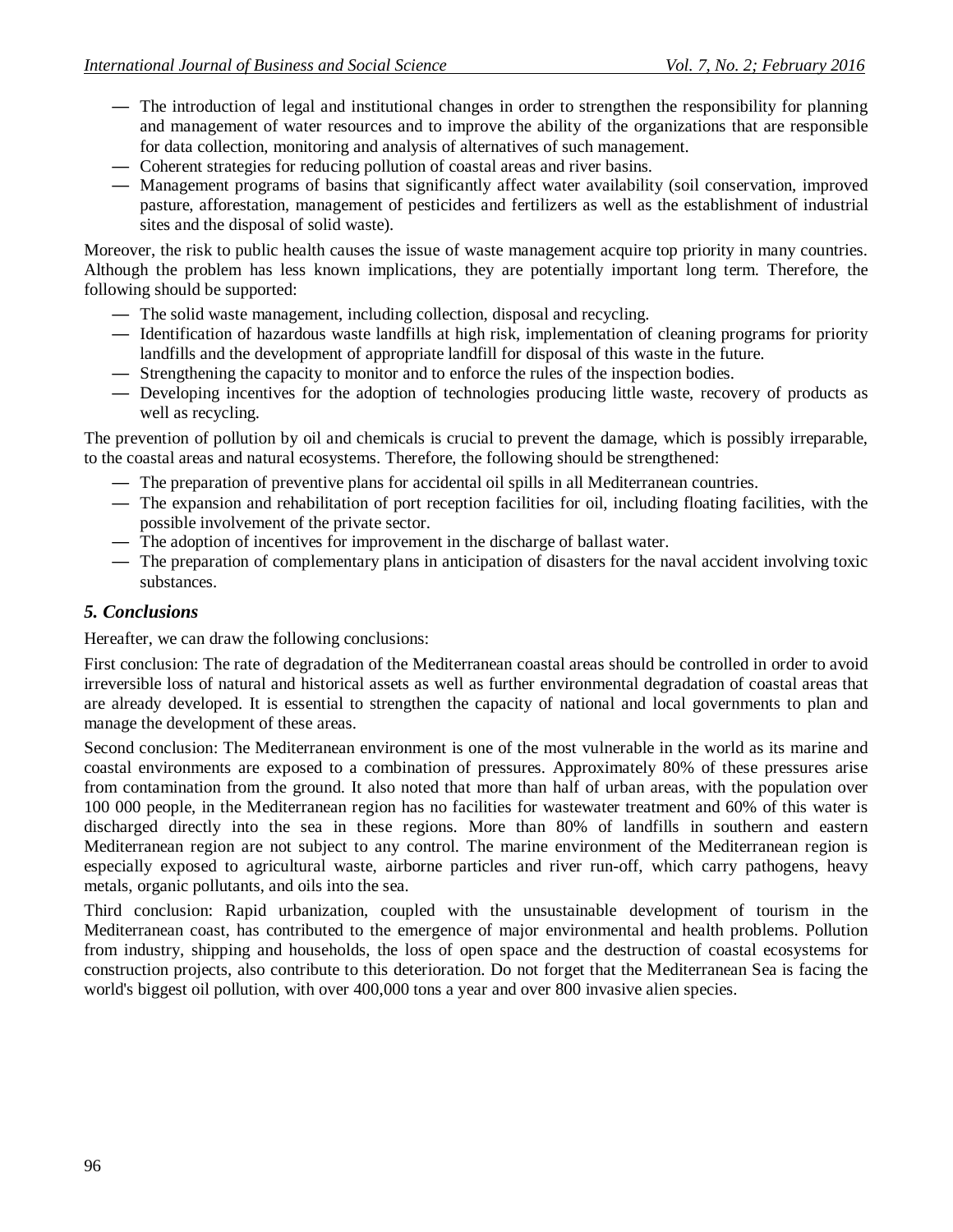## *References*

- Abaurrea, J. y Cebrian, A.C. (2002). Distribución de la sequía más severa en un intervalo de tiempo dado. In Guijarro Pastor, et alia. (Eds.). El clima y el agua. Palma de Mallorca: Asociación Española de Climatología, p. 125-134.
- Agencia Europea de Medio Ambiente (2006). Priority issues in the Mediterranean environment. Luxembourg: Office for Official Publications of the European Communities.
- Agencia Europea de Medio Ambiente (2008). Informe sobre energía y medio ambiente.
- Barragán, J. M. (2003). Medio ambiente y desarrollo en áreas litorales: Introducción a la planificación y gestión integradas. Publicaciones Universidad de Cádiz, Cádiz, España, 301 p.
- Beatley, T., D., J. Brower and A. K. Schwab. (2002). An Introduction to Coastal Zone Management. Island Press, Washington, 329 p.
- Bordehore, C., Ramos-Esplá, A.A. and Riosmena-Rodríguez, R., (2003). Comparative study of two maerl beds with different otter trawling history, southeast Iberian Peninsula. Aquatic Conservation: Marine & Freshwater Ecosystems, 13, pp. 43–54.
- Borja, A., Franco, J., and Perez, V., (2000). A marine biotic index to establish the ecological quality of softbottom benthos within European estuarine and coastal environments. Marine Pollution Bulletin, 40,pp. 1100–1114.
- Cicin-Sain, B. and R. W. Knecht. (1998). Integrated coastal and ocean management: concepts and practices. Island Press, Washington, 517 p.
- Clark J. R. (1995). Coastal Zone Management Handbook. Lewis Publishers, Boca Raton, USA, 694 p.
- European Commission (EC), (2000). The European dioxine emission inventory (Stage II). Final Report, Vol. 3, Quass, U., Fermann, U., Broker, G. (North Rhine– Westphalia State Environmental Agency), p.140.
- French, P. W. (1997). Coastal and estuarine management. Routledge, London, 251 p.
- Gómez Sal, A. (2003) Las vías pecuarias como soporte el paisaje gandero extensivo y la diversidad ecológica. En: Las vías pecaurias del reino de España: Un patromonio natural y cultural europeo. (J. Martín Casas coord.). Ministerio de Medio Ambiente. Pp. 237-254.
- Gómez Sal, A. (2004). Sostenibilidad ecológica: espacios y oportunidades para un reto inaplazable. Quórum 10: 23-43.
- IUCN, (2004). Mediterranean marine aquaculture and environment. Identification of issues. IUCN Centre for Mediterranean Cooperation, Barcelona, pp. 34.
- Karakassis, I., Tsapakis, M., Hatziyanni, E., et al. (2000). Impact of cage farming of fish on the sea bed in three Mediterranean coastal areas. ICES Journal of Marine Science, 57, pp. 1462–1471.
- Kay, R. and J. Alder. (2005). Coastal planning and management, 2nd edition. Taylor and Francis, London, 375 p.
- Lattemann, S., & Höpner, T. (2008). Environmental impact and impact assessment of seawater desalination. Desalination, 220(1), 1-15.
- Marin, V. (2006). La gestione integrata del litorale: elaborazione ed applicazione di un metodo di valutazione degli aspetti ambientali e socio-economici per la gestione delle spiagge della Riviera del Beigua. PhDthesis. Università Degli Studi Di Genova, Genova, Italia, 203 p.
- PAM/PNUMA-BP/RAC, (2005). Report On Environment And Development, coordinado por G. Benoit, www.planbleu. org
- PAM/PNUMA-CMDS, (2003). Vision And Framework Orientations For A Regional Strategy For Sustainable Development, coordinado por A. Hoballah, www.unepmap.org
- PAM/PNUMA-CMDS, (2005). Mediterranean Strategy For Sustainable Development, A Framework For Environmental Sustainability And Shared Prosperity, coordinado por A. Hoballah, www.unepmap.org
- Salomons, W., R. K. Turner, L. D. de Lacerda and S. Ramachandran. (1999). Perspectives on Integrated Coastal Zone Management. Springer, Berlin, 386 p.
- Sotelo Navalpotro, J. A. (2013). Algunas notas sobre los Modelos de Desarrollo Regional en el ámbito del Medio Ambiente. Observatorio Medioambiental, n.º 16, pp. 9 - 18.
- Sotelo Navalpotro, J. A., García Quiroga, F., Sotelo Pérez, M. (2012). Evaluation of Tourism Development in the National Parks of Spain. *Int. J. Business & Soc. Sci*, *3*(14), 1-7.